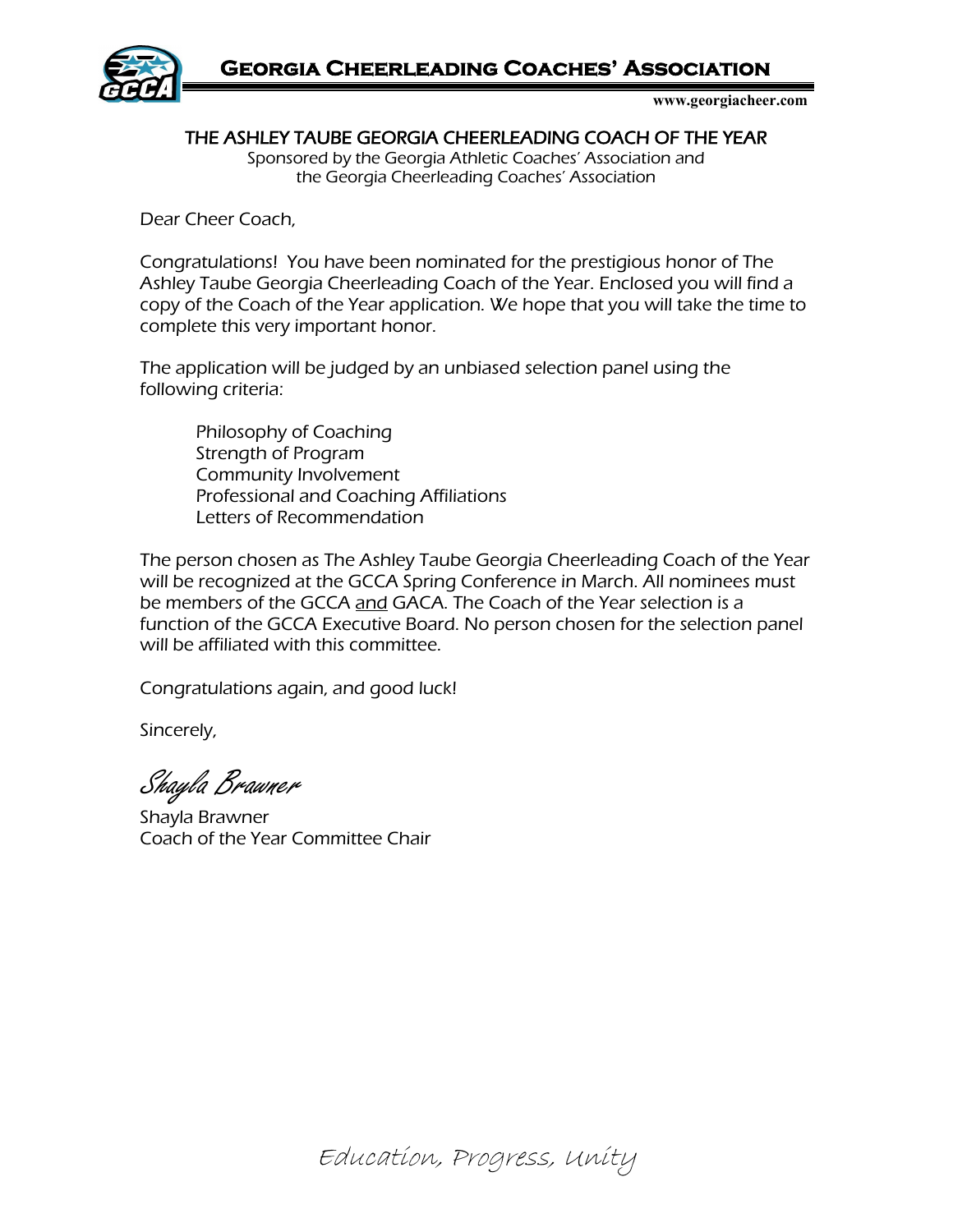

 **www.georgiacheer.com**

THE ASHLEY TAUBE GEORGIA CHEERLEADING COACH OF THE YEAR Sponsored by the Georgia Athletic Coaches' Association and the Georgia Cheerleading Coaches' Association

Cheerleading Coach of the Year Application

Please complete this application and return to South Forsyth High School Attention Shayla Brawner 585 Peachtree Parkway Cumming, GA 30041, If you have questions, please email [sbrawner@forsyth.k12.ga.us.](mailto:sbrawner@forsyth.k12.ga.us) Please include only two (2) letters of recommendation. One letter should be written by a school official (athletic director, principal, assistant principal, etc.), and the other letter may be written by a person of your choice (cheerleader, parent, pastor, etc.). The deadline for receipt is February 10<sup>th</sup>.

| Name |                                                                                   |
|------|-----------------------------------------------------------------------------------|
|      |                                                                                   |
|      |                                                                                   |
|      |                                                                                   |
|      | Hm Phone (______)_____________________________Email _____________________________ |
|      |                                                                                   |
|      | Teaching Position ___________________Yrs Teaching ____ Yrs Coaching ____          |
|      | Are you a current member of the GCCA? ______________ GACA? _________              |
|      |                                                                                   |
|      | Name, address, and phone number of your local newspaper ________                  |
|      |                                                                                   |
|      |                                                                                   |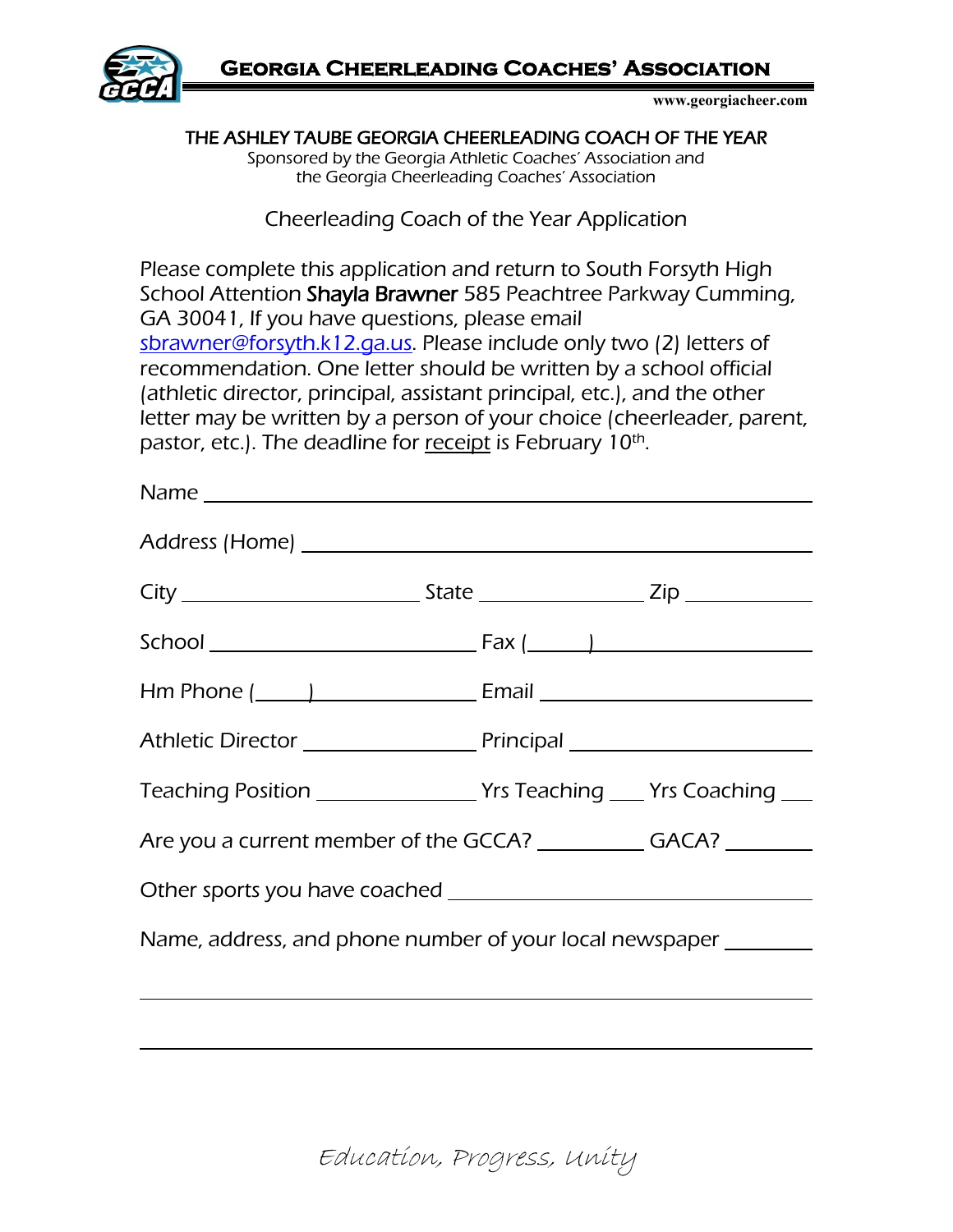

 **www.georgiacheer.com**

THE ASHLEY TAUBE GEORGIA CHEERLEADING COACH OF THE YEAR

Sponsored by the Georgia Athletic Coaches' Association and the Georgia Cheerleading Coaches' Association

Cheerleading Coach of the Year Application

1. List all professional organizations and offices held.

 $\overline{a}$ 

 $\overline{a}$ 

 $\overline{a}$ 

 $\overline{a}$ 

 $\overline{a}$ 

 $\overline{a}$ 

 $\overline{a}$ 

 $\overline{a}$ 

2. List all activities, duties, and responsibilities you are involved in at school.

3. List your involvement in the community. (Church, social, civic clubs, etc.)

4. List all honors, recognition, or activities that you have participated in at the local, state, and national level. Special emphasis on cheerleading activities.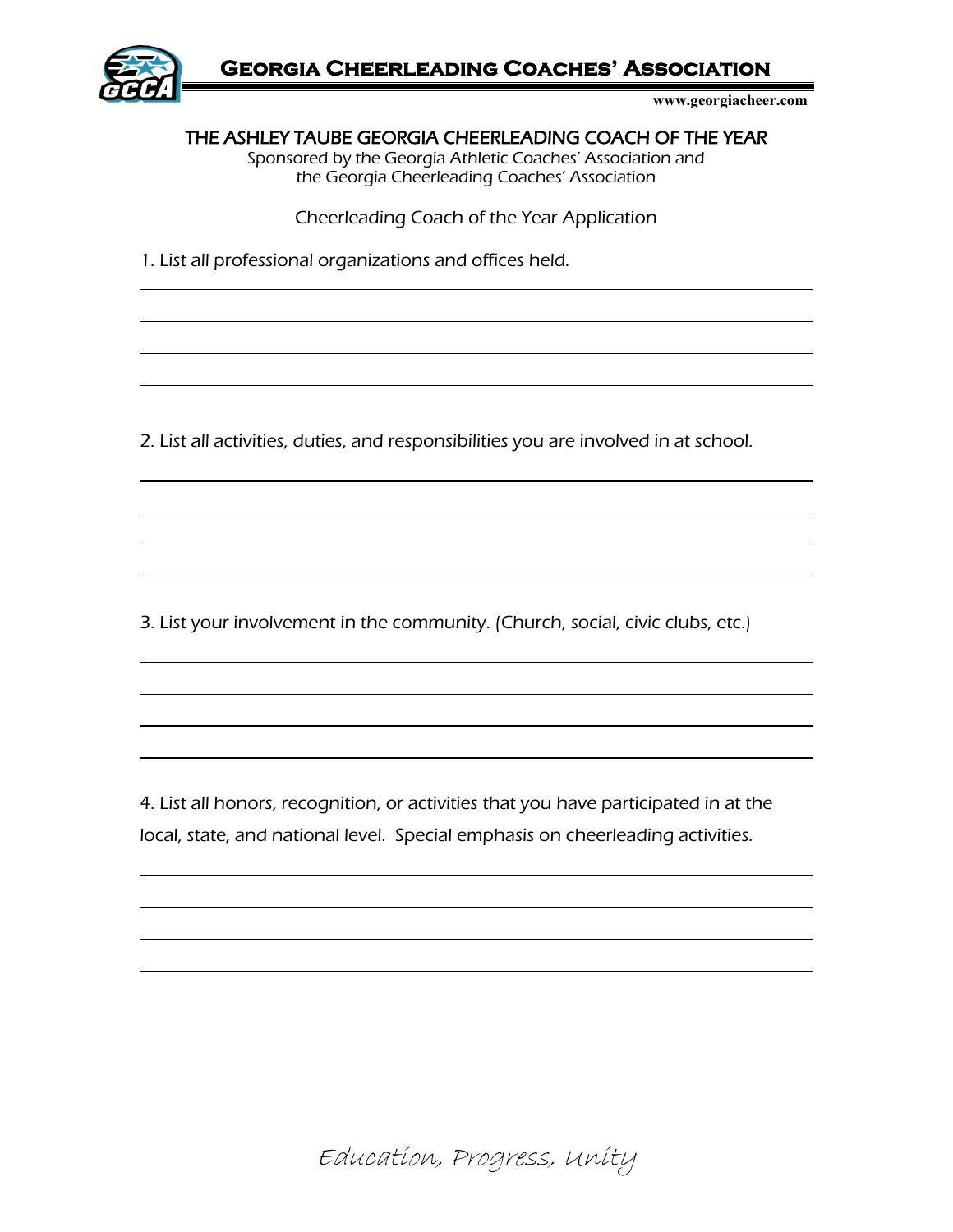

 $\overline{a}$ 

 $\overline{a}$ 

 $\overline{a}$ 

 $\overline{a}$ 

 $\overline{a}$ 

 $\overline{a}$ 

 $\overline{a}$ 

 **www.georgiacheer.com**

5. List all honors, recognition, or activities that your squad has participated in that have brought recognition to your school.

6. Statement of Philosophy. Explain your philosophy of coaching and tell why you are a coach. Limit to one page. (You may type and attach to this form.)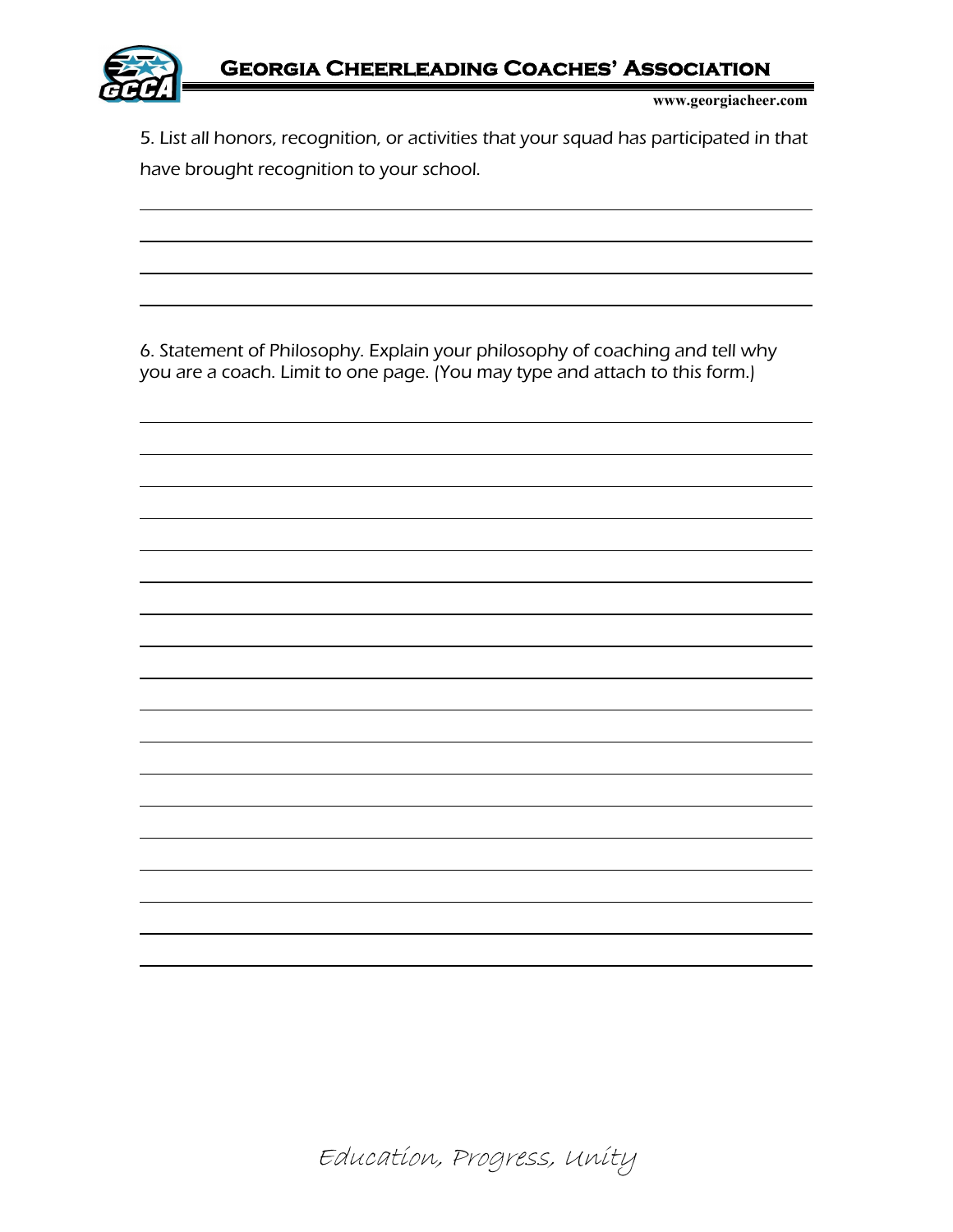**Georgia Cheerleading Coaches' Association** 



 **www.georgiacheer.com**

## Cheerleading Coach of the Year Character Statements

## The following statement is required of all principals of Cheer Coach of the Year nominees.

I support the nomination of cheer coach \_\_\_\_\_\_\_\_\_\_\_\_\_\_\_\_\_\_\_\_\_\_\_\_\_\_\_\_\_ of

\_\_\_\_\_\_\_\_\_\_\_\_\_\_\_\_\_\_\_\_\_\_\_\_\_\_\_\_\_\_ High School for the title of the Georgia Cheerleading Coaches' Association Georgia Cheerleading Coach of the Year with the assurance that this individual is of the highest moral character. I know of no circumstances regarding this nominee that would invalidate his/her consideration for the title of Coach of the Year, including but not limited to the following: no felony charges, pending or otherwise; no inappropriate behavior (i.e. poor sportsmanship, job/coaching fines or suspensions, etc.); no social media posts, deleted or otherwise, that indicate vulgar or threatening behavior, actions, or language.

| Signature of Nominee's Principal | School |  |
|----------------------------------|--------|--|

## The following statement is required of all Cheerleading Coach of the Year nominees:

I, \_\_\_\_\_\_\_\_\_\_\_\_\_\_\_\_\_\_\_\_\_\_\_\_\_\_\_\_\_\_\_ of \_\_\_\_\_\_\_\_\_\_\_\_\_\_\_\_\_\_\_\_\_\_\_\_\_\_\_\_\_

High School verify the statements of the nominating individual and my school principal that I have been involved in no circumstances that would invalidate my eligibility for consideration as the Georgia Cheerleading Coaches' Association Georgia Cheer Coach of the Year, including but not limited to the following: no felony charges, pending or otherwise; no inappropriate behavior (i.e. poor sportsmanship, job/coaching fines or suspensions, etc.); no social media posts, deleted or otherwise, that indicate vulgar or threatening behavior, actions, or language. I understand that the consequences of any past or future behavior, actions, or language that is deemed unacceptable/inappropriate may result in forfeiture of the designated honor as Georgia Cheerleading Coach of the Year.

Signature of Coach of the Year Nominee School Date

Education, Progress, Unity

\_\_\_\_\_\_\_\_\_\_\_\_\_\_\_\_\_\_\_\_\_\_\_\_\_\_\_\_\_\_\_\_\_\_\_\_\_\_\_\_\_\_\_\_\_\_\_\_\_\_\_\_\_\_\_\_\_\_\_\_\_\_\_\_\_\_\_\_\_\_\_